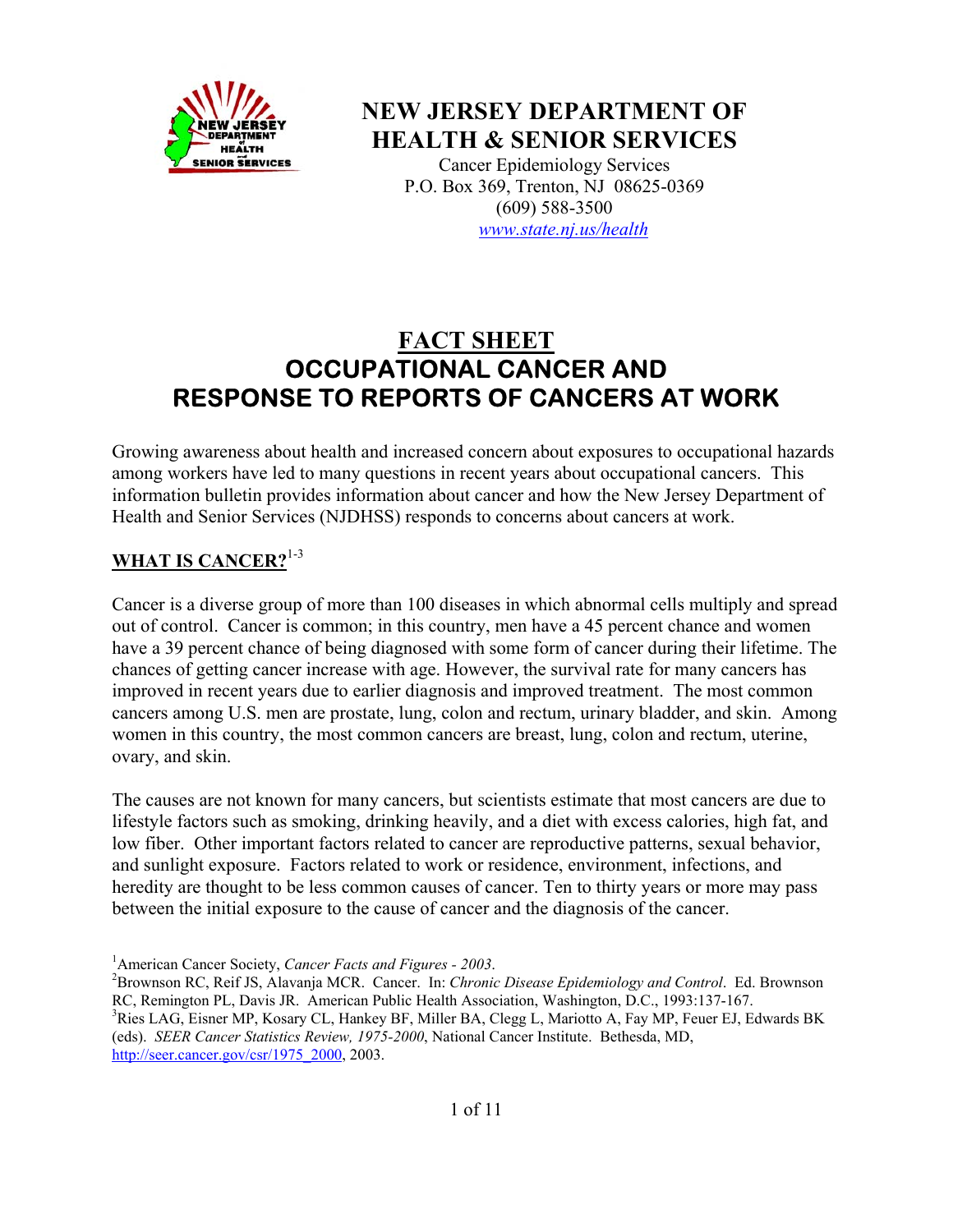# **WHAT IS A CANCER CLUSTER?**

A cancer cluster is defined as a much greater number of cancer cases than expected in a group of people, a geographic area, or a period of time. Most suspected cancer clusters are shown not to be true clusters.<sup>4</sup>

## **HOW ARE REPORTS OF CANCERS AT WORK RESPONDED TO BY THE NJDHSS?**

A concern about cancer at work may be reported to the NJDHSS by a worker, a union representative, or an employer. The NJDHSS responds to a report of concern about cancer at work with the assistance of the person who reported the cancers. The following steps describe this process:

## **Initial Information Collection on the Occurrence of Cancer and the Working Population**

The first step in responding to a report of cancer at work is for the person reporting the cancers to provide as much of the following information as possible to the NJDHSS staff:

- \* the number of people with cancer and the time period; for example, ten people with cancer diagnosed between 1990 and 2002;
- \* the types of cancer; for example, colon cancer, breast cancer, lung cancer, Hodgkin disease;
- \* the date of diagnosis, age, sex, and occupation of each of the individuals with cancer;
- \* how many years the persons with cancer worked in their current jobs or at this workplace;
- \* the type and size of the work unit; for example, a school with 20 teachers or a fire department with 40 firefighters;
- \* if there is or was direct exposure to a specific hazard at work, especially anything that is known or suspected to cause cancer; for example, workers who have been exposed to arsenic for the past twenty years;
- \* the type of work activities; e.g. welding, mixing chemicals, office work.

## **Decision About the Need for Additional Investigation**

The above information is then used by the NJDHSS staff to decide if additional investigation is needed. Some considerations in making this decision are:

- \* How many cases of cancer are there? Cancer is common so it is expected that some people in a workplace will develop cancer.
- \* Are the reported cancers of many different types? If there are many different types of cancer, a single occupational cause is less likely than if there is one or only a few types.
- \* Are the workers with cancer concentrated in a particular job title or location? An occupational exposure is less likely to be the cause if the cancer cases are distributed among different job titles and locations.

*4 Cancer Clusters*. National Cancer Institute, U.S. Department of Health and Human Services. January 23, 1997.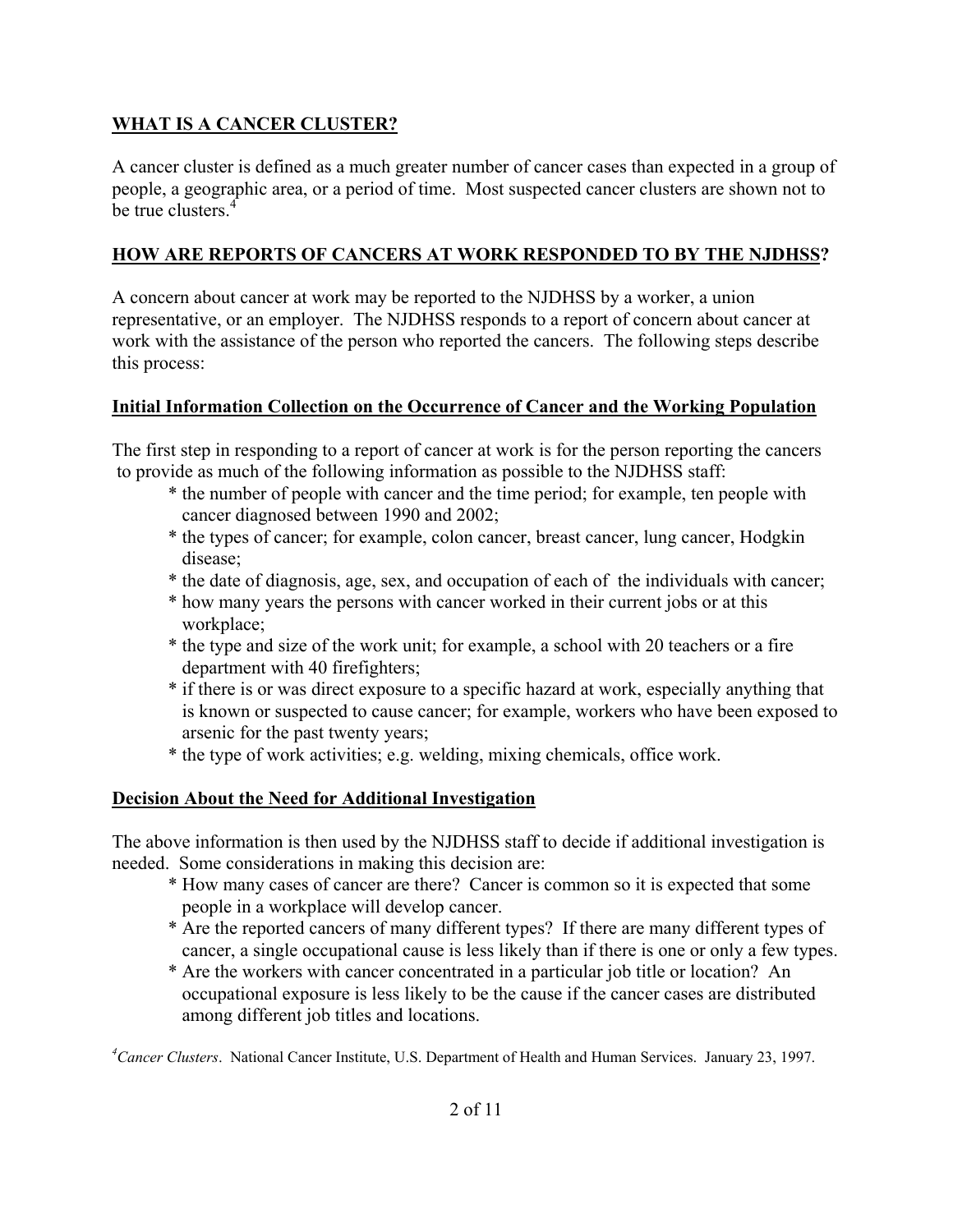- \* Were the workers with cancer employed in the job or at the worksite for at least ten years before the diagnosis of cancer? Cancer usually takes ten to thirty years to develop after first exposure to the cancer-causing agent.
- \* Are there any known or suspected occupational causes for the reported cancers; and if so, were the workers with the cancers directly exposed to these causes at work? Some common cancers such as breast and prostate do not have a known occupational cause.
- \* Have scientific studies found an association between the jobs (e.g. firefighter, metal worker) or the industry (e.g. production of benzene or products containing benzene) of the affected workers and the types of reported cancers?

Often a decision is made that additional investigation by the NJDHSS is not necessary. For example, two women with breast cancer among twenty women in an office probably would not need to be further investigated because breast cancer is a common cancer in women with no known cause related to occupation. A situation of two men, one with lung cancer and another with colon cancer, who both worked less than five years at their present workplace would not need further investigation. These cancers are very common among men and would not be very likely due to exposures that began less than five years ago. If no further investigation is needed, NJDHSS staff send a letter to the person who contacted us summarizing our conclusion that no further investigation is needed and why, along with information about the cancers and exposures of concern.

## **Additional Information Collection**

If a decision is made that additional investigation by the NJDHSS is appropriate, the person who reported the cancer concern would be asked to collect more information, using the NJDHSS form, "Report of Cancers at Work." This form includes questions about each person with cancer - name, social security number, address, race, sex, type of cancer, date of diagnosis, date of birth, date of death if deceased, job title, and when the person began employment at this workplace, and the name and address of the physician who diagnosed the cancer. The form also has questions about the work group including the numbers of workers by age, sex and year. All of this information must be kept confidential by the person collecting the information and by the NJDHSS. The information on the types of cancer and dates of diagnosis is confirmed through the New Jersey State Cancer Registry, death certificates, or the physicians who diagnosed the cancers.

## **Statistical Analysis Based on the Additional Information**

If the additional information is obtained and there are enough confirmed cases of cancer, the NJDHSS staff use statistical techniques to determine if there are more cases of cancer among the work group than expected, and if so, whether this is likely to be due to chance. The expected number of cancer cases usually is based on state-wide cancer incidence rates (number of new cases of cancer per 100,000 people) from the New Jersey State Cancer Registry and the age and sex distribution of the work group. The NJDHSS issues a report with the results of the statistical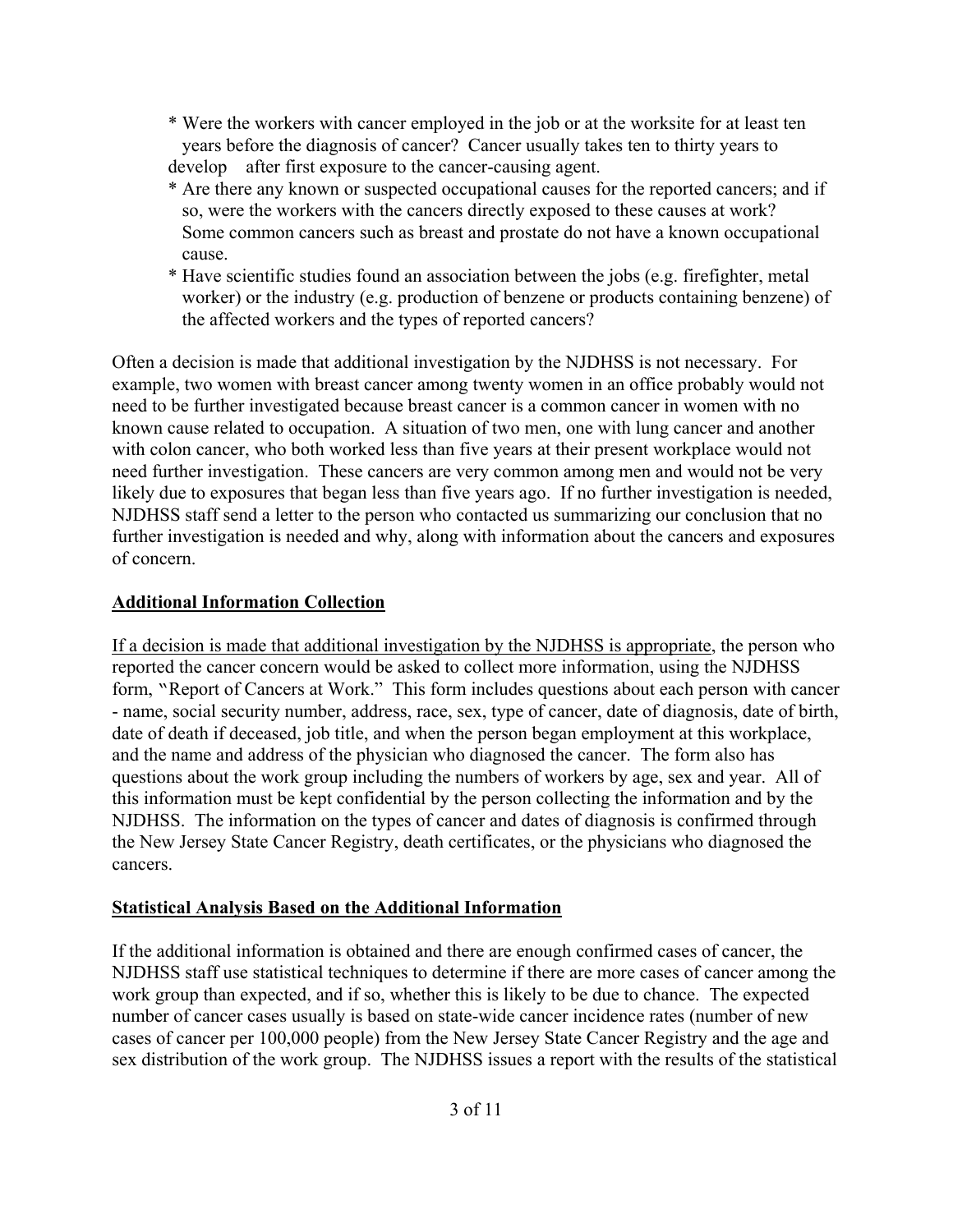analysis, any additional information, and recommendations.

#### **Industrial Hygiene Evaluation of the Workplace**

The NJDHSS staff may recommend an industrial hygiene evaluation of the workplace at any point in our response to a report of cancers at the workplace. Examples are:

- \* The person reporting the cancers describes a situation in which there appears to be current exposure at work to a cancer-causing or otherwise hazardous substance.
- \* The statistical analysis of the reported cancers shows that there is more cancer than expected in the work group.

The purpose of the industrial hygiene evaluation of the workplace is to determine if employees are currently exposed to hazards. Recommendations are made to protect workers from current hazards. Depending on the situation, a worksite industrial hygiene evaluation may be performed by:

- \* NJDHSS industrial hygiene staff, in the case of public employees;
- \* a consultant hired by the employer; or
- \* the employer's in-house industrial hygiene staff.

#### **WHAT ARE THE KNOWN OCCUPATIONAL AND NON-OCCUPATIONAL CAUSES OF CANCER?**

The tables on the following pages, which list the major causes of cancer, are used to help decide the response to reported cancers at work. For more information on cancer, contact the Cancer Epidemiology Services of the NJDHSS at (609) 588-3500.

Free information on cancer can also be obtained from:

- \* NJDHSS Cancer Resources Website ([http://www.state.nj.us/health/cancer\)](http://www.state.nj.us/health/cancer).
- \* American Cancer Society (http://www.cancer.org ) publishes "Cancer Facts & Figures" - call 1-800-ACS-2345 or contact your local chapter.
- \* National Cancer Institute (http://www.cancer.gov) publishes "Cancer Rates and Risks" - call 1-800-4-CANCER.

Information on hazardous exposures in the workplace can be obtained from:

- \* Occupational Health Services, NJDHSS (http://www.state.nj.us/health/eoh/odisweb) call 609-984-1863.
- \* National Institute for Occupational Safety and Health [\(http://www.cdc.gov/niosh](http://www.cdc.gov/niosh) or [http://www.cdc.gov/niosh/topics/cancer\)](http://www.cdc.gov/niosh/topics/cancer) - call 1-800-356-4674.
- \* Agency for Toxic Substances and Disease Registry (ATSDR) ([http://www.atsdr.cdc.gov\)](http://www.atsdr.cdc.gov/) - call 1-888-422-8737.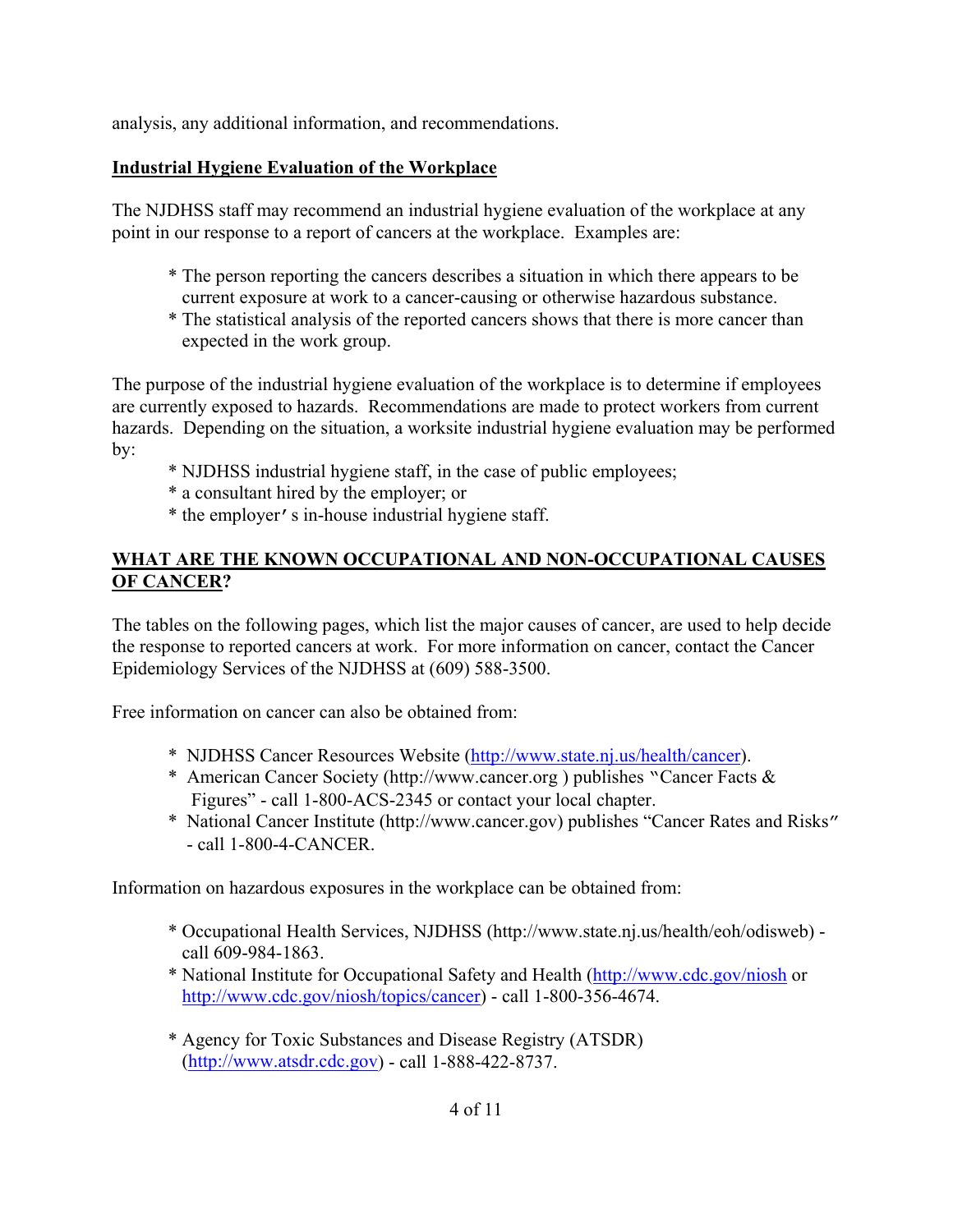- \* National Institute for Environmental Health Sciences (NIEHS) ([http://www.niehs.nih.gov\)](http://www.niehs.nih.gov/) - call 919-541-3345.
- \* National Toxicology Program (NTP) (http://ntp-server.niehs.nih.gov)

| <b>EXPOSURE</b>                                                                  | <b>CANCERS</b>                                                   | <b>TYPES OF WORKERS POTENTIALLY</b><br><b>EXPOSED</b>                                                                                                                                                                                                            |
|----------------------------------------------------------------------------------|------------------------------------------------------------------|------------------------------------------------------------------------------------------------------------------------------------------------------------------------------------------------------------------------------------------------------------------|
| 4-Aminobiphenyl                                                                  | <b>Bladder</b>                                                   | Workers in the production of 4-aminobiphenyl                                                                                                                                                                                                                     |
| Arsenic (inorganic<br>compounds, e.g.<br>arsenic pentoxide,<br>arsenic trioxide) | Skin, lung, gastro-<br>intestinal, kidney                        | Workers in mining and in copper and other<br>smelting involving arsenic, in pesticide<br>application, and in wood preservation                                                                                                                                   |
| Asbestos                                                                         | Lung, larynx,<br>mesothelioma <sup>2</sup> ,<br>gastrointestinal | Workers in mining and milling of asbestos, in<br>manufacture of asbestos products, in ship-<br>building and construction trades, in asbestos<br>insulation, in building demolition, in asbestos<br>abatement, and in brake repair and in building<br>maintenance |
| Benzene (and<br>benzene-containing<br>solvents)                                  | Leukemia                                                         | Workers in the production of benzene and in the<br>use of products containing benzene; car<br>mechanics; benzene is used extensively as a<br>solvent in the chemical and drug industries and as<br>a gasoline additive                                           |
| Benzidine and dyes<br>metabolized to<br>benzidine                                | <b>Bladder</b>                                                   | Workers in the production of benzidine and<br>benzidine-based dyes and in the garment, leather,<br>printing, paper and homecraft industries where<br>benzidine-based dyes are used                                                                               |
| Beryllium (and<br>beryllium<br>compounds)                                        | Lung                                                             | Beryllium miners, alloy makers and fabricators;<br>phosphorus manufacturers; ceramics workers;<br>missile technicians; nuclear reactor workers;<br>electronic equipment workers; jewelers                                                                        |
| 1,3-Butadiene                                                                    | Lymphatic system,<br>blood-forming<br>system                     | Workers in the chemicals and allied products,<br>1,3-butadiene manufacturing, and rubber<br>industries                                                                                                                                                           |

| <b>TABLE 1</b>                                           |  |
|----------------------------------------------------------|--|
| KNOWN <u>OCCUPATIONA</u> L CAUSES OF CANCER <sup>1</sup> |  |

TABLE 1. continued

|  | <b>TYPES OF WORKERS POTENTIALLY</b> |
|--|-------------------------------------|
|  |                                     |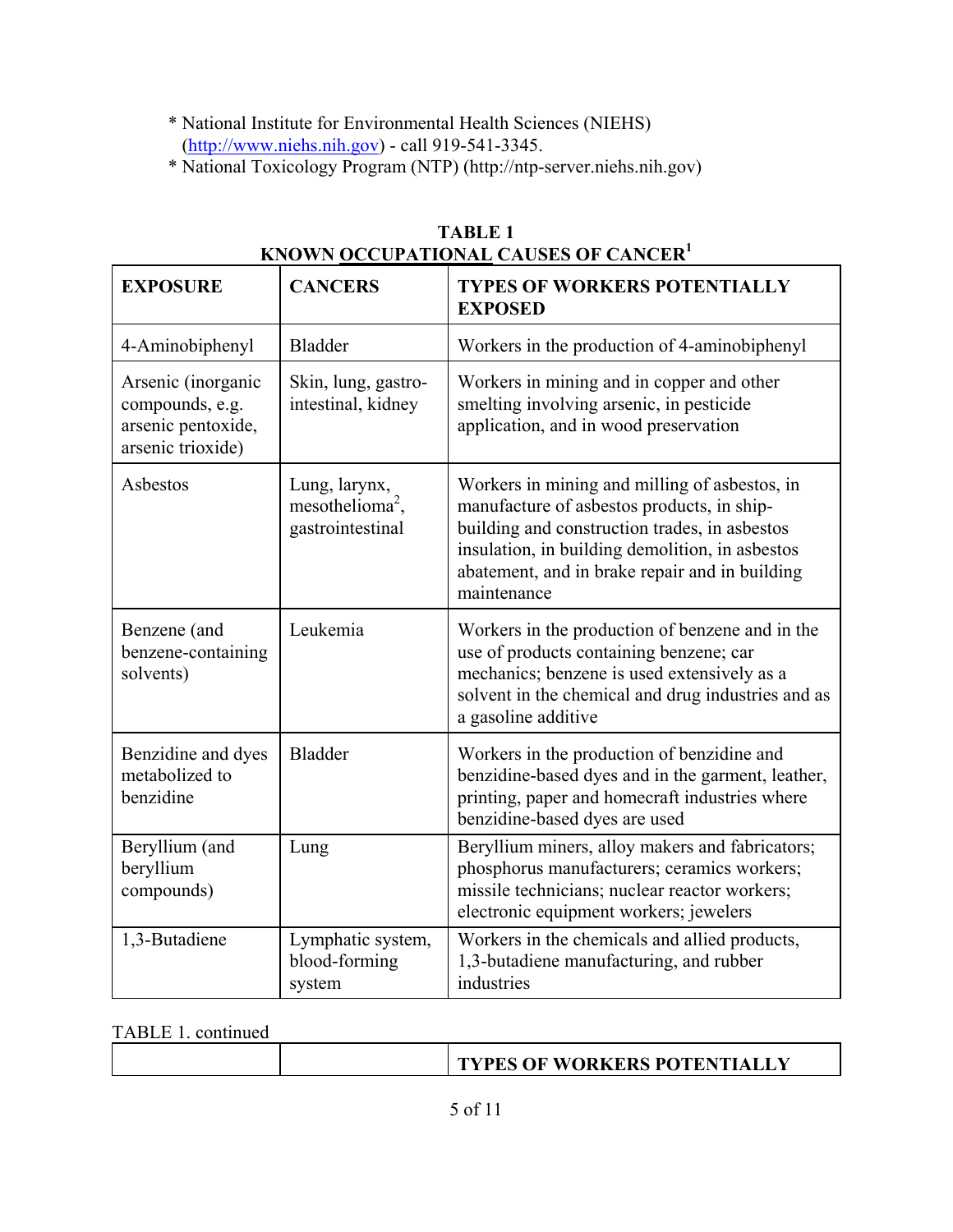| <b>EXPOSURE</b>                                                                 | <b>CANCERS</b>                               | <b>EXPOSED</b>                                                                                                                                                                                                                                                                                                   |
|---------------------------------------------------------------------------------|----------------------------------------------|------------------------------------------------------------------------------------------------------------------------------------------------------------------------------------------------------------------------------------------------------------------------------------------------------------------|
| Cadmium (and<br>cadmium<br>compounds)                                           | Lung                                         | Workers in zinc and lead ore smelting;<br>producing, processing, & handling cadmium<br>powders; cadmium-coated steel welding; nickel-<br>cadmium battery manufacture                                                                                                                                             |
| Bis(chloromethyl)<br>ether and technical-<br>grade chloromethyl<br>methyl ether | Lung (mainly<br>small-cell type)             | Chemical plant workers, ion exchange resin<br>makers, laboratory workers, polymer makers                                                                                                                                                                                                                         |
| Chromium<br>hexavalent<br>compounds                                             | Lung                                         | Workers in stainless steel production and welding<br>and the chromate production, chrome plating,<br>ferrochrome alloys, chrome pigment, and tanning<br>industries                                                                                                                                               |
| Environmental<br>tobacco smoke                                                  | Lung                                         | Workers in restaurants, bars, casinos, and offices<br>where smoking is permitted; workers in airplanes<br>(before smoking was banned)                                                                                                                                                                            |
| Erionite (a zeolite <sup>3</sup> )                                              | Mesothelioma <sup>2</sup>                    | Workers in mining and production of other<br>natural zeolites or in the production or use of<br>zeolite-containing products                                                                                                                                                                                      |
| Ethylene oxide                                                                  | Lymphatic system,<br>blood-forming<br>system | Workers in manufacture of ethylene oxide and its<br>derivatives; manufacture of products where<br>ethylene oxide is used as a sterilant;<br>hospital/healthcare workers; ethylene oxide is<br>used as a sterilant in the manufacture of medical<br>devices, healthcare products, pharmaceuticals,<br>and spices. |
| Mustard gas                                                                     | Respiratory tract                            | Not manufactured or used in the U.S. at present;<br>to date, workers most likely exposed have been<br>military personnel                                                                                                                                                                                         |
| 2-Naphthylamine                                                                 | <b>Bladder</b>                               | Laboratory technicians and scientists who use it<br>in research                                                                                                                                                                                                                                                  |
| Nickel Compounds                                                                | Lung, nasal                                  | Workers in mining, smelting, welding, casting,<br>spray painting and grinding, electroplating,<br>production and use of nickel catalysts, polishing<br>of nickel-containing alloys, other jobs where<br>nickel compounds are produced or used                                                                    |

TABLE 1. continued

|  |  | <b>TYPES OF WORKERS POTENTIALLY</b> |
|--|--|-------------------------------------|
|--|--|-------------------------------------|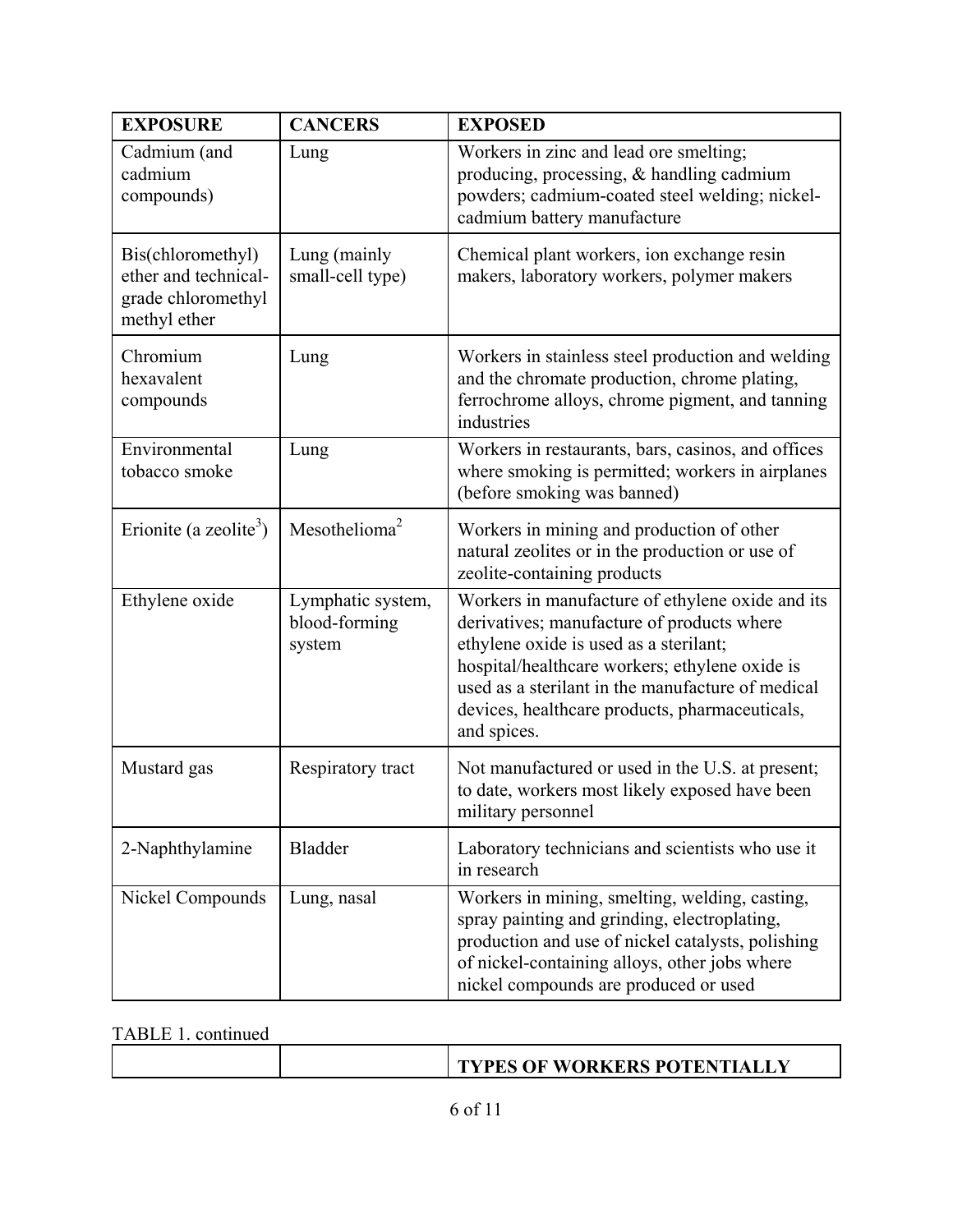| <b>EXPOSURE</b>                                                   | <b>CANCERS</b>                                                      | <b>EXPOSED</b>                                                                                                                                                                                                                                                                                                                                                              |
|-------------------------------------------------------------------|---------------------------------------------------------------------|-----------------------------------------------------------------------------------------------------------------------------------------------------------------------------------------------------------------------------------------------------------------------------------------------------------------------------------------------------------------------------|
| Radon                                                             | Lung                                                                | Underground uranium miners, other underground<br>workers and certain mineral processing workers                                                                                                                                                                                                                                                                             |
| Silica, crystalline<br>(respirable size)                          | Lung                                                                | Workers in quarrying and mining of coal and<br>other minerals; stone cutting and construction;<br>ceramics; foundry work; sandblasting; polishing<br>& grinding; manufacture of abrasives, plastics,<br>rubber and paint; production of cement, scouring<br>soap, tile and clay; boiler scaling; road<br>construction and repair; insulation production<br>and installation |
| Strong inorganic<br>acid mists<br>containing sulfuric<br>acid     | Lung, laryngeal                                                     | Workers in the chemical manufacture, building<br>and construction, lead-acid battery, phosphate<br>fertilizers, metal, petroleum and coal products, oil<br>and gas extraction, printing, paper, and tannery<br>industries                                                                                                                                                   |
| 2,3,7,8-Tetrachlo-<br>rodibenzo-p-dioxin<br>(TCDD or<br>"Dioxin") | Lung, non-Hodgkin<br>lymphoma                                       | Workers in waste incineration; firefighting;<br>chemical research; paper bleaching; herbicide<br>production; and production or use of<br>pentachlorophenol and other chlorinated<br>compounds                                                                                                                                                                               |
| Thorium dioxide                                                   | Liver                                                               | Ceramic makers, incandescent lamp makers,<br>magnesium alloy makers, metal refiners, nuclear<br>reactor workers, chemists, vacuum tube makers,<br>workers in tin, rare-earth metal and phosphate<br>mining and processing industries, workers in<br>formulation, packaging, preparation or<br>administration of thorium dioxide as a<br>pharmaceutical                      |
| Vinyl chloride                                                    | Liver, brain, lung,<br>lymphatic system,<br>blood-forming<br>system | Workers involved in vinyl chloride<br>polymerization to form other materials, usually<br>PVC resins, and in the piping to storage or<br>transport or maintenance of the finished polymer                                                                                                                                                                                    |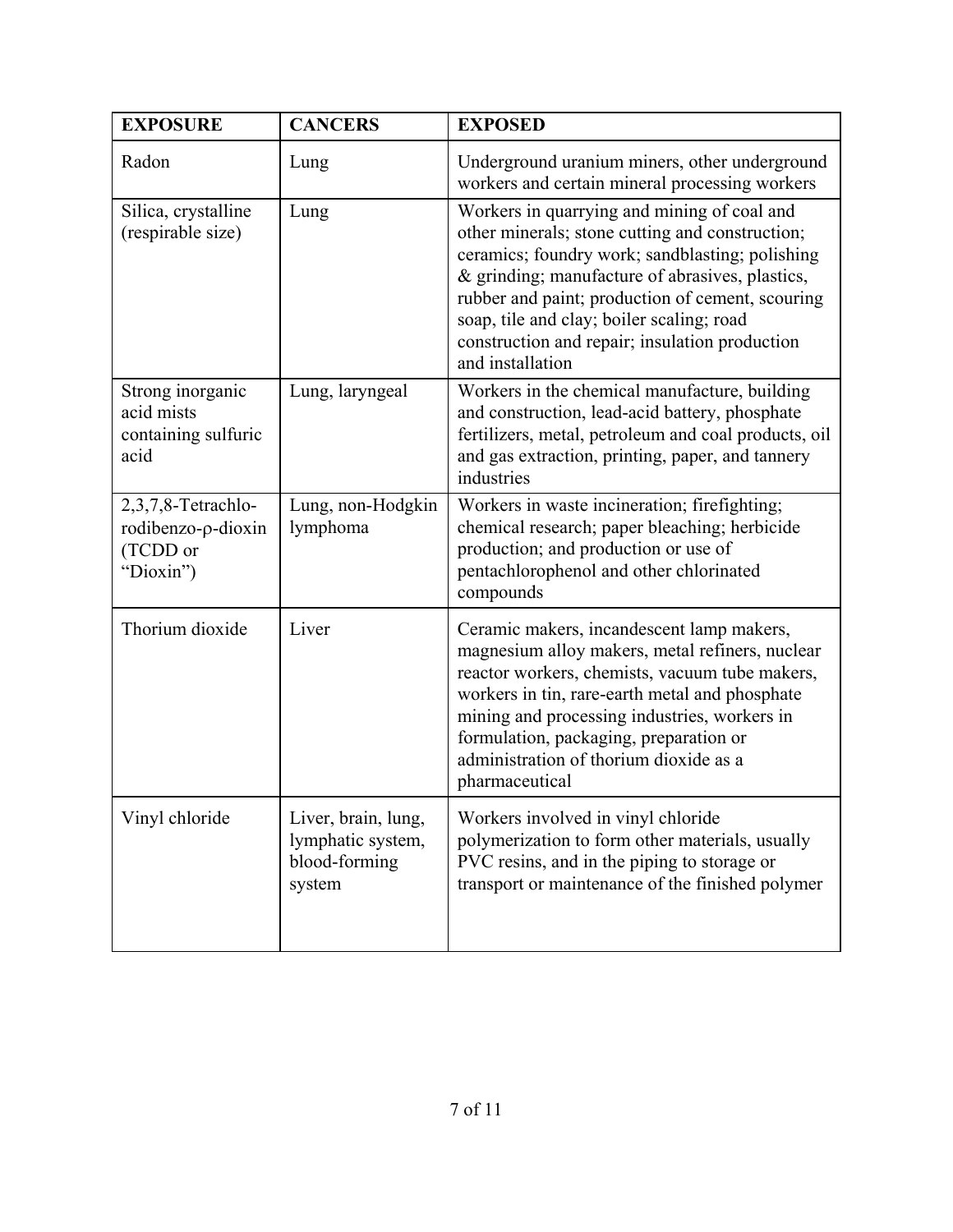TABLE 1. continued

| <b>EXPOSURE</b>                                 | <b>CANCERS</b>                                 | <b>TYPES OF WORKERS POTENTIALLY</b><br><b>EXPOSED</b>                                                                                                                                                                                                                                                                                                         |
|-------------------------------------------------|------------------------------------------------|---------------------------------------------------------------------------------------------------------------------------------------------------------------------------------------------------------------------------------------------------------------------------------------------------------------------------------------------------------------|
| Wood dust                                       | Nasal                                          | Workers who use machinery or tools to cut or<br>shape wood, especially sanders in the<br>transportation equipment and wood cabinet<br>industries, press operators in the wood products<br>industry, and lathe operators in the furniture<br>industry                                                                                                          |
| Coke oven<br>emissions                          | Lung,<br>genitourinary<br>system               | Workers in the production of coke from coal or in<br>using coke to extract metals from their ores, in<br>the synthesis of calcium carbide, or in the<br>manufacture of graphite and electrodes                                                                                                                                                                |
| Soots                                           | Lung, skin<br>(particularly of the<br>scrotum) | Chimney sweeps, heating-unit service workers,<br>brick masons and helpers, building demolition<br>workers, insulators, firefighters, metallurgical<br>workers, horticulturalists                                                                                                                                                                              |
| Coal tars and coal<br>tar pitches               | Skin (including<br>scrotum), lung              | Workers in coke production, coal gasification,<br>aluminum production, foundries, and wood<br>preservation and in production or use of<br>pavement tar, roofing tar, coal tar pitch, coal tar<br>paints, coal tar coatings, coal tar enamels, and<br>refractory bricks                                                                                        |
| Untreated and<br>mildly refined<br>mineral oils | Skin (particularly<br>of the scrotum),<br>lung | Workers in the manufacture of automobiles,<br>airplanes and parts, steel, screws, pipes, precision<br>parts, transformers, in brass products and<br>aluminum production, and in engine repair,<br>copper mining, and newspaper and commercial<br>printing<br>$\frac{1}{2}$ National Toyicalogy Program II C D H H C Bonout on Cauginogens, Touth Edition 2002 |

<sup>1</sup>National Toxicology Program, *U.S.D.H.H.S. Report on Carcinogens, Tenth Edition,* 2002.

 $C<sup>2</sup>$ Cancer of the lining of the lung or abdomen.<br> $C<sup>3</sup>$ Zeolites are minerals, common in the western United States.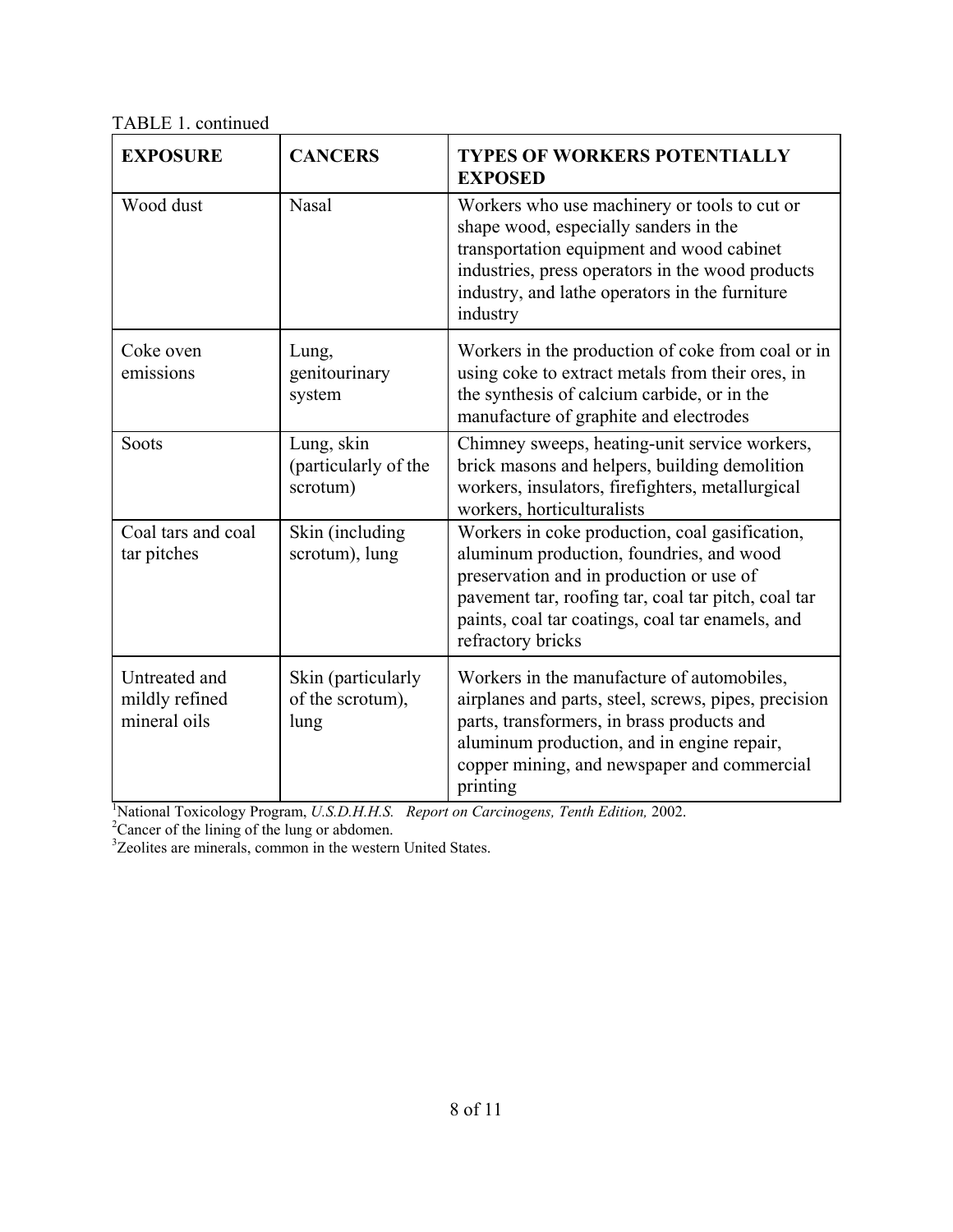# **TABLE 2**

**KNOWN NON-OCCUPATIONAL** CAUSES OF CANCER<sup>1-9</sup>

| <b>CAUSE</b>                                  | <b>CANCERS</b>                                                                                                                                   | <b>HOW EXPOSED</b>                                                                                        |
|-----------------------------------------------|--------------------------------------------------------------------------------------------------------------------------------------------------|-----------------------------------------------------------------------------------------------------------|
| Cigarettes                                    | Lung, mouth,<br>pharynx, larynx,<br>esophagus,<br>pancreas, uterine<br>cervix, bladder,<br>kidney, nasal,<br>stomach, liver,<br>myeloid leukemia | Smoking cigarettes                                                                                        |
| Smokeless tobacco                             | Oral cancers<br>especially cheek,<br>gum                                                                                                         | Use of the plug, leaf, or snuff forms of<br>tobacco, especially dipping snuff                             |
| Cigars                                        | Oral, larynx,<br>esophagus                                                                                                                       | Smoking cigars                                                                                            |
| Environmental<br>tobacco smoke <sup>10</sup>  | Lung                                                                                                                                             | Breathing smoke from other people's<br>cigarettes                                                         |
| Alcohol                                       | Mouth, larynx,<br>throat, esophagus,<br>liver, breast                                                                                            | Heavy drinking of alcoholic beverages                                                                     |
| Diet                                          | Colon, rectum,<br>prostate, uterus                                                                                                               | Eating foods high in fat, especially red meat                                                             |
|                                               | Stomach, lung,<br>esophagus, colon,<br>rectum                                                                                                    | Low intake of fruits and vegetables                                                                       |
| Infections                                    |                                                                                                                                                  |                                                                                                           |
| Helicobacter pylori                           | Stomach                                                                                                                                          | Person-to-person contact                                                                                  |
| Hepatitis B Virus                             | Liver                                                                                                                                            | Contact with infected person's blood, sexual<br>contact, mother-to-child transmission during<br>pregnancy |
| Hepatitis C Virus                             | Liver                                                                                                                                            | Contact with infected person's blood,<br>mother-to-child transmission during<br>pregnancy                 |
| Human Papilloma<br>Virus (certain<br>strains) | Cervix                                                                                                                                           | Sexual contact                                                                                            |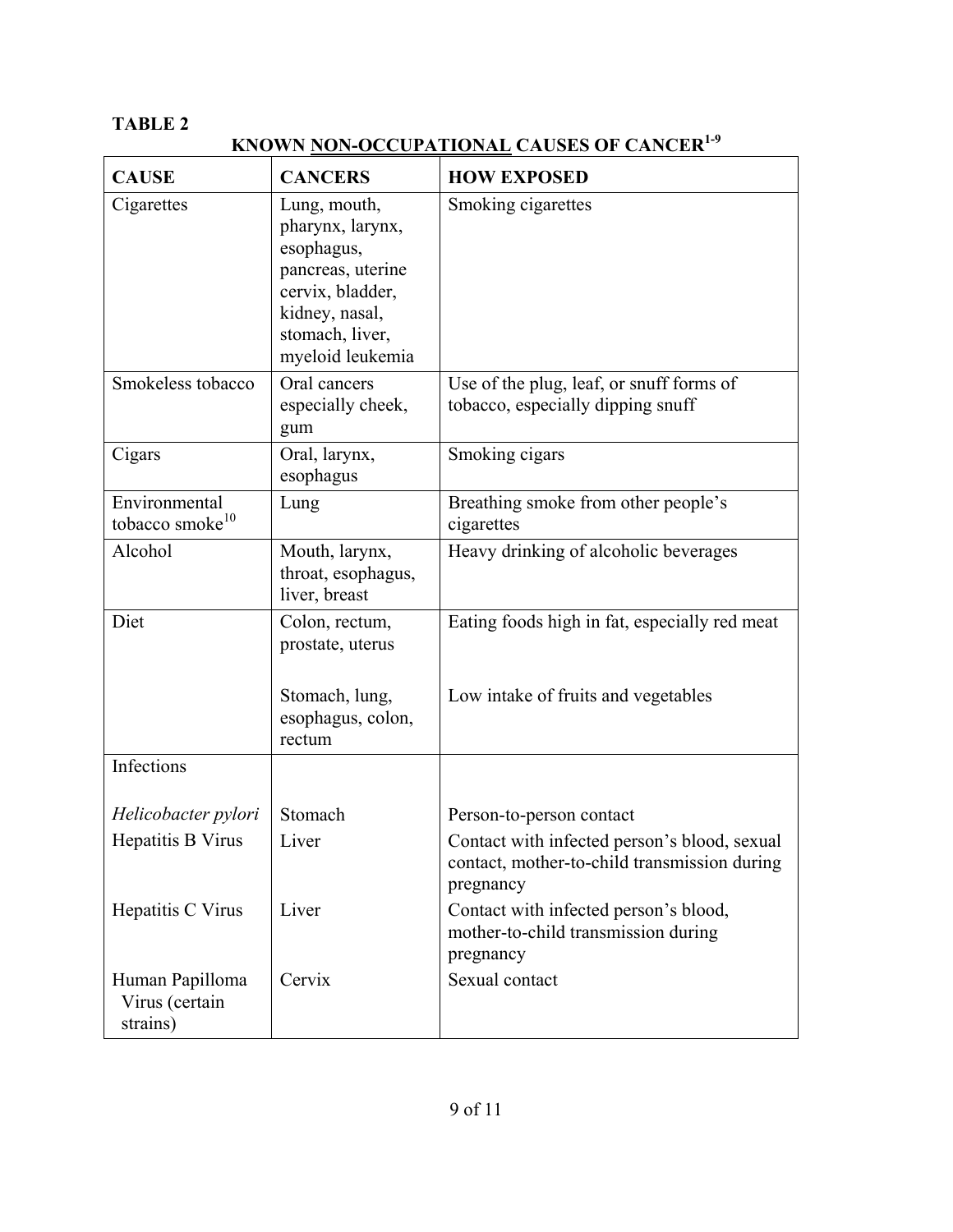T ABLE 2. continued

| <b>CAUSE</b>                                                                                                                                                                | <b>CANCERS</b>                                                                                                                                                                | <b>HOW EXPOSED</b>                                                                                                                                                                                                                                                                                                                                                                                                                                                                                                                                                                                                                                                                          |
|-----------------------------------------------------------------------------------------------------------------------------------------------------------------------------|-------------------------------------------------------------------------------------------------------------------------------------------------------------------------------|---------------------------------------------------------------------------------------------------------------------------------------------------------------------------------------------------------------------------------------------------------------------------------------------------------------------------------------------------------------------------------------------------------------------------------------------------------------------------------------------------------------------------------------------------------------------------------------------------------------------------------------------------------------------------------------------|
| Obesity                                                                                                                                                                     | Colon, rectum,<br>prostate, uterus,<br>breast (among<br>postmenopausal<br>women), kidney                                                                                      | Greater caloric intake than energy output                                                                                                                                                                                                                                                                                                                                                                                                                                                                                                                                                                                                                                                   |
| Sunlight <sup>10</sup><br>(ultraviolet<br>radiation)                                                                                                                        | Skin (melanoma<br>and non-melanoma)                                                                                                                                           | Outdoor activities in which the skin is not<br>protected, exposure to tanning lamps. Severe<br>sunburns during childhood may greatly<br>increase the risk of melanoma in later life.                                                                                                                                                                                                                                                                                                                                                                                                                                                                                                        |
| $\overline{\text{Radon}^{10}}$                                                                                                                                              | Lung                                                                                                                                                                          | Radon in the ground, groundwater, or<br>building materials enters homes in the air,<br>decays, and is breathed in.                                                                                                                                                                                                                                                                                                                                                                                                                                                                                                                                                                          |
| Reproductive<br>history in women:<br>Young age at first<br>menstruation or<br>older age at<br>menopause<br>Never bearing<br>children<br>Bearing first child<br>after age 30 | Breast, uterus<br>Breast, uterus,<br>ovary<br><b>Breast</b>                                                                                                                   | Evidence suggests that the longer a woman is<br>exposed to the hormone estrogen (estrogen<br>made by the body, taken as a drug, or<br>delivered by a patch), the more likely she is<br>to develop breast cancer. For example, the<br>risk is somewhat increased among women<br>who began menstruation at an early age<br>(before age 12), experienced menopause late<br>(after age 55), never had children, or took<br>hormone replacement therapy for long<br>periods of time. Each of these factors<br>increases the amount of time a woman's body<br>is exposed to estrogen. Women who are<br>exposed to estrogen for a longer time also<br>have a higher risk for cancer of the uterus. |
| Oral contraceptives                                                                                                                                                         | Small increased<br>risk for breast<br>cancer, especially<br>long-term use and<br>among recent or<br>current users<br>Decreased risk for<br>cancers of the ovary<br>and uterus | Women take oral contraceptives for birth<br>control purposes. Oral contraceptives used<br>now contain lower dosages of hormones than<br>in the past.                                                                                                                                                                                                                                                                                                                                                                                                                                                                                                                                        |